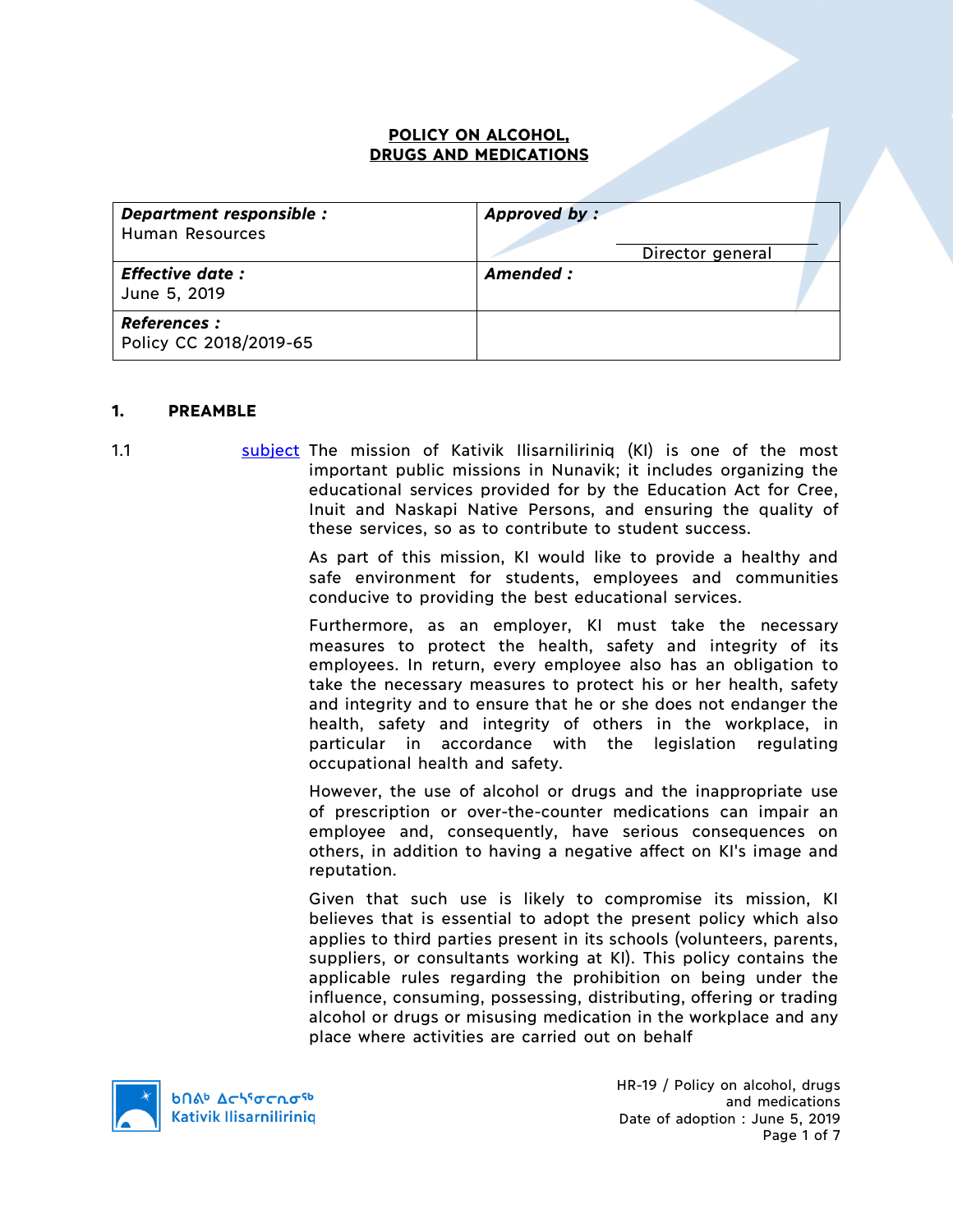of KI. This policy also aims to ensure clear understanding, the dissemination of its principles and the uniform implementation of its provisions.

- 1.2 **bulge objectives** The objectives of this policy include the following :
	- To eliminate the risks associated with alcohol or drug use and inappropriate use of medications in order to ensure the health and safety of employees, students and third parties and to ensure the quality of services;
	- To state the applicable rules of conduct concerning the use of alcohol or drugs and the use of medications in the workplace and to inform employees, students and the public of the consequences resulting from a violation of this policy.

#### **2. SCOPE AND DEFINITIONS**

- 2.1 **application** This policy applies to all KI employees, as well as to any parent, intervener, volunteer, supplier of goods or services, subcontractor, or consultant working for KI.
- 2.2 **definitions** Under this policy, unless otherwise stated, the following words mean :
	- a) **Alcohol**: any beverage that has an alcoholic content;
	- b) **Drug**: any substance<sup>1</sup>, including cannabis, despite its legalization, the use of which may alter patterns of thought, perception or behavior, thereby diminishing an individual's ability. Any misuse of medications, whether prescribed or not, is therefore considered to be a drug within the meaning of this policy;
	- c) **Employee:** any person employed by KI, regardless of his or her status;
	- d) **Medication**: any substance or combination of substances presented as having curative or preventive properties; no distinction shall be made here between prescription or over-the-counter medications;
	- e) **Work environment or workplace**: any place (building, facility, land, vehicles, etc.) where professional activities are carried out on behalf of KI;

 $1$  Or taken in any form (inhaling, vaping, etc.)

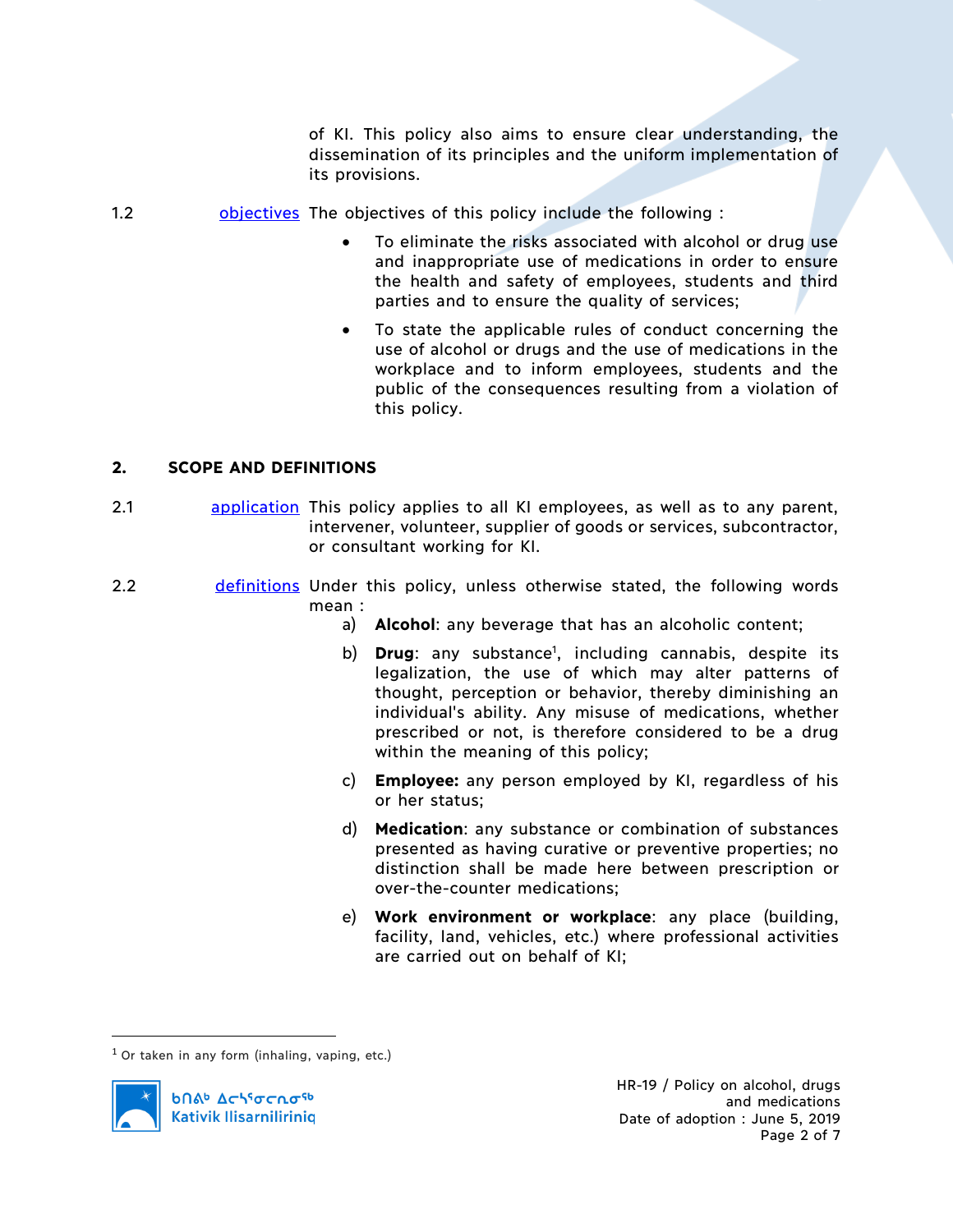f) **Third party**: any parent, intervener, volunteer, supplier of goods or services, subcontractor or consultant working for KI and present in the work environment.

## **3. LEGAL FRAMEWORK**

- 3.1 **purpose** This policy is inspired among other by the legislation and the provisions contained in the following documents :
	- *Charter of Human Rights and Freedoms*, CQLR, c. C-12;
	- *Education Act for Cree, Inuit and Naskapi Native Persons*, CQLR, c. I- 14 and its regulations;
	- *Act respecting occupational health and safety*, CQLR, c. S-2.1 and its regulations;
	- The Cannabis Regulation Act CQLR, c. C-5.3;
	- Cannabis Act, S.C. 2018, c. 16;
	- *Civil Code of Quebec*, C.c.Q., 1991, c. 64;
	- *Criminal Code*, R.S.C., 1985, c. C-46 and its regulations;
	- *Controlled Drugs and Substances Act*, SC 1996, c 19 and its regulations.

# **4. GUIDELINES**

4.1 **purpose** KI respects the privacy of its employees, but is also concerned about their health, safety and integrity. As such, it expects each employee to be able to perform, at all times and in a safe manner, their normal and regular work performance.

> KI adopts the following guidelines regarding alcohol or drugs or the inappropriate use of medications while the employee is on duty or at the workplace. Consequently, all employees are prohibited from:

- a) being under the influence of alcohol or drugs or their residual effects and misusing medications;
- b) possessing, consuming, distributing, manufacturing, offering, selling, exchanging or otherwise using alcohol or drugs in any form or manner;

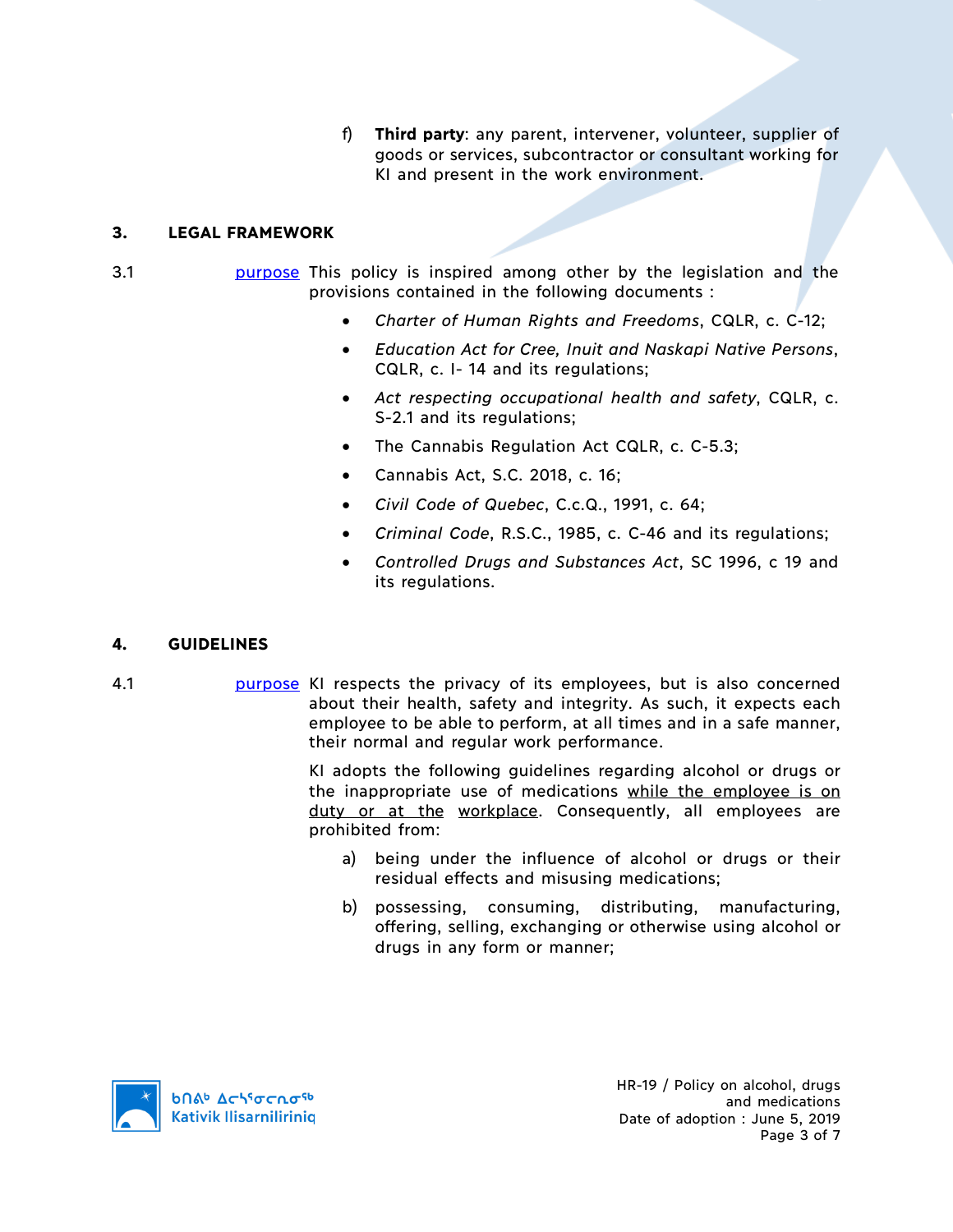- c) possessing a prescription drug without an authorized prescription, inadequately using a medication, distributing, manufacturing, offering, selling or exchanging a medication, in any form or manner; this prohibition does not apply to the intake and possession of a medication for personal use, as long as the employee uses it properly;
- d) Using the cargo transportation paid for or reimbursed by KI for contraband or trafficking of alcohol, drugs or medication.
- 4.2 **prohibited** The Cannabis Regulation Act specifically provides that no person areas shall possess cannabis on the land, premises or buildings made available to an educational institution that provides, as the case may be, preschool, primary or secondary education services, vocational training services or adult general education services.
- 4.3 **reasonable** Any employee who KI has reasonable grounds to believe is under grounds the influence of alcohol or drugs or has misused medication will be immediately removed from duty.
- 4.4 drug use Employees must use medication responsibly whether it was obtained by prescription or over the counter; therefore, employees must consult a health professional to determine if the medication he or she is taking is likely to affect his or her work performance and immediately notify KI if this is the case.

Also, any employee who consumes a medication must, at KI's request, provide a document duly completed by his or her attending physician attesting that this medication is not likely to affect his or her work performance and KI reserves the right to obtain the opinion of an expert in this regard.

- 4.5 **report Whenever possible, any employee who notices that a co-worker** or any other person is showing signs of intoxication while on the job shall report it to a KI manager.
- 4.6 **application** The aforementioned obligations apply to any third party at the workplace with the necessary adaptations carried out.

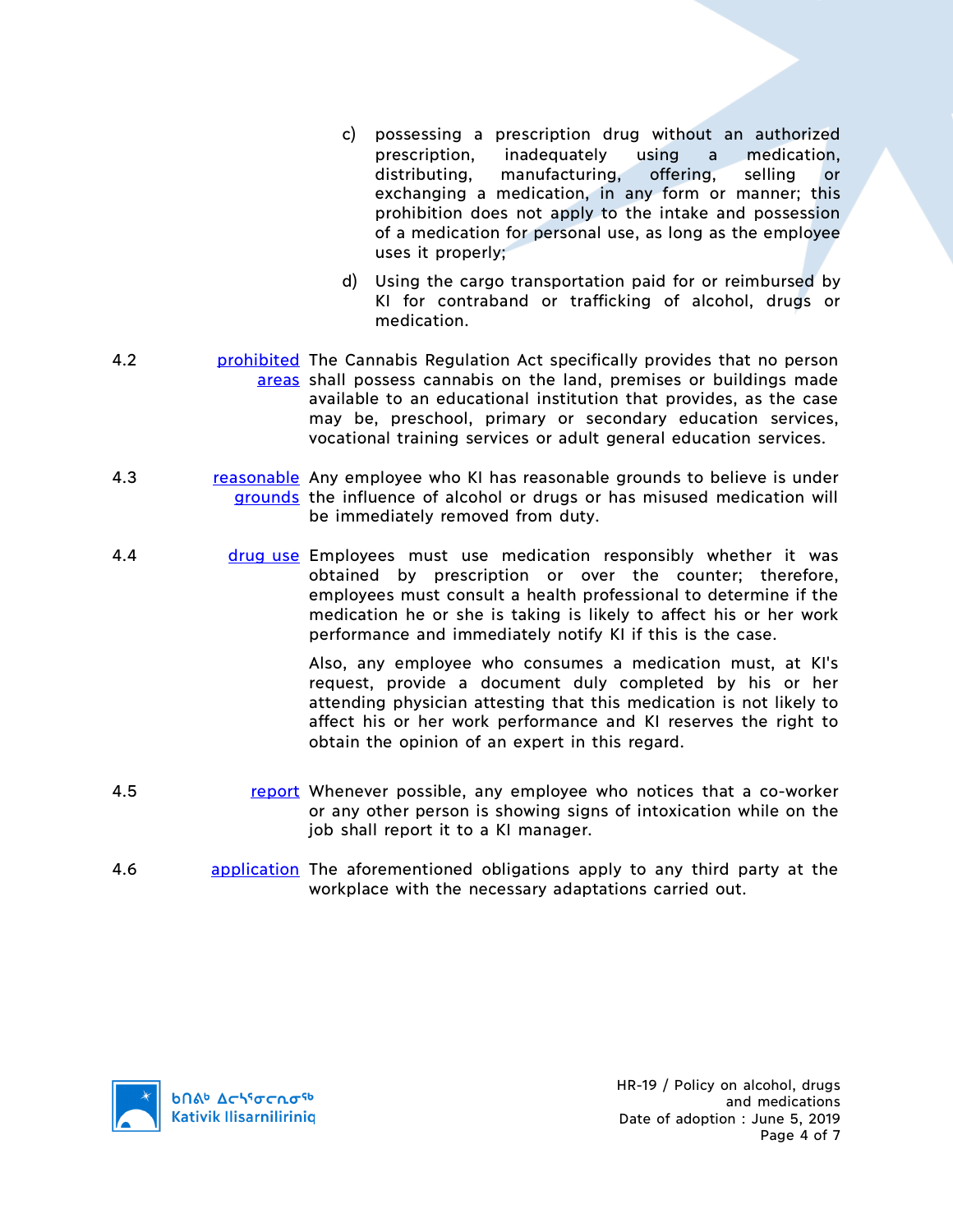## **5. SCREENING**

- 5.1 grounds If KI has reasonable grounds to believe that an employee has used or is under the influence of alcohol or drugs or has misused medications, the employee may be immediately required to submit to a screening test, subject to any other administrative measures that may be taken such as removal from the workplace, etc.
- 5.2 **incident KI may also ask an employee to undergo a screening test in the** following cases:
	- a) when the employee has been involved in an incident or accident and there are reasonable grounds to believe that the use of alcohol or drugs or the inappropriate use of medication may have contributed to or caused the event.
	- b) before and/or after the employee's return to work, when the employee has been absent due to a problem related to alcohol or drug use or the inappropriate use of medication, in order to ensure that the employee is fit to return to work.
- 5.3 cooperation Failure by an employee to cooperate in a screening test, whether by a refusal, late consent or any other attempt to influence the results of such a test, constitutes a breach of this policy.

#### **6. NON-COMPLIANCE WITH THE POLICY**

- 6.1 disciplinary In the event of a violation of this policy, KI may impose any action measure it deems appropriate, up to and including dismissal, in accordance with the provisions of the applicable collective agreements and other terms and conditions of employment.
- 6.2 **grounds** Any employee who does not take steps to resolve his or her drug for dismissal or alcohol problem or who does not cooperate under this policy may be subject to disciplinary action up to and including dismissal.

The distribution, illegal sale and trafficking of drugs and alcohol are grounds for immediate dismissal. Those at fault will be reported to the police authorities.

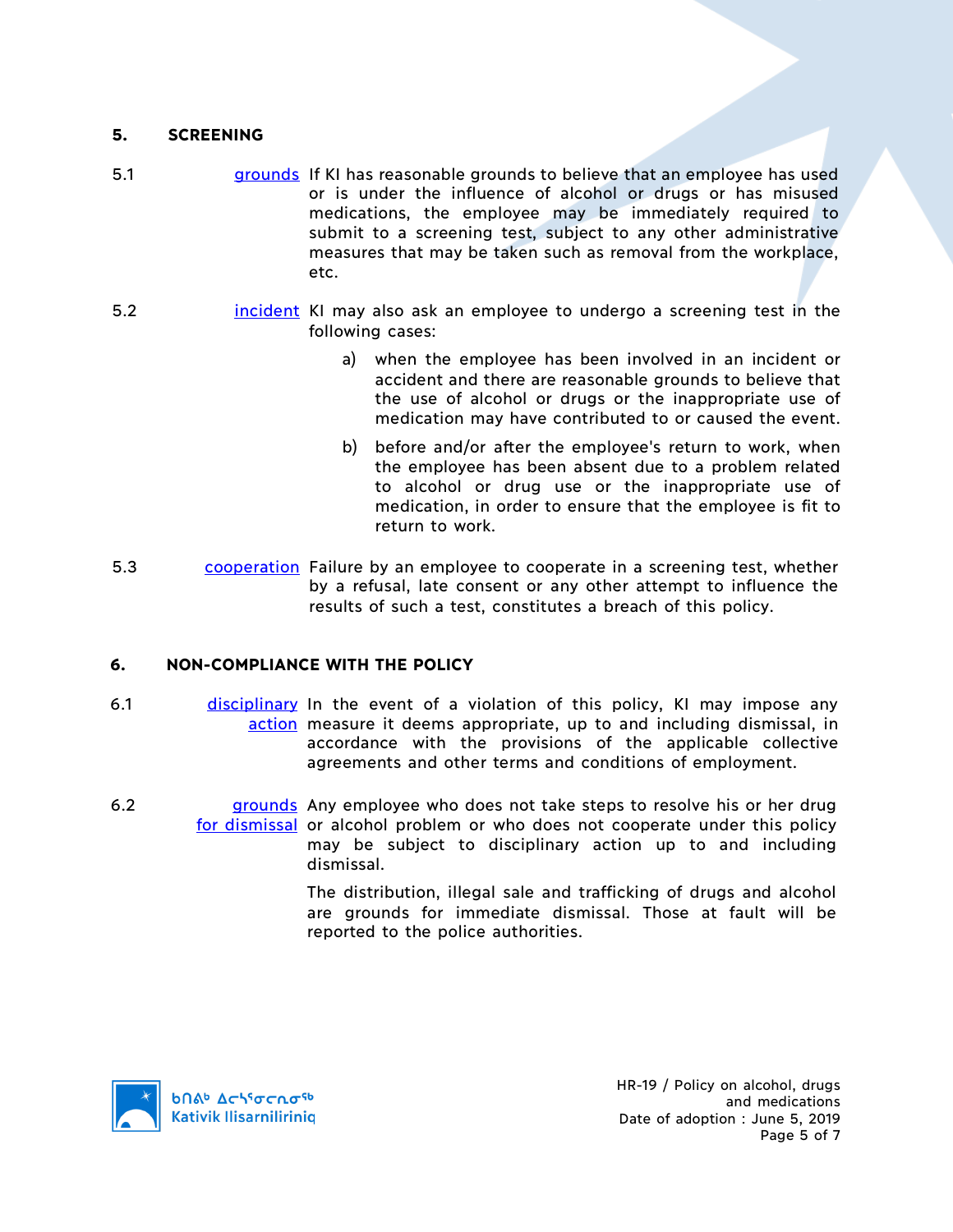6.3 **third** Any violation of this policy by a volunteer or parent may result in parties expulsion or denial of access to the school, training centre, etc.; for the consultant, supplier of goods or services or subcontractor, any violation could result in the withdrawal of the employee concerned from this company and, where applicable, the suspension, termination or cancellation of the service contract.

### **7. PREVENTION AND REHABILITATION**

7.1 **prevention and KI promotes a preventive approach to alcohol or drug use or** rehabilitation inappropriate use of medications by its employees and provides them with support. KI recognizes that dependence on alcohol, drugs or medication is a disease that can be successfully treated.

> KI strongly encourages employees with such problems to consult the available resources in order to obtain the necessary support for their condition.

### **8. RESPONSIBILITIES**

8.1 employee The employee must read and comply with this policy. He or she must also comply with the laws and regulations in force regarding alcohol, drugs and medications when on duty or at the workplace.

> The employee must also cooperate in the application of this policy and, in particular, notify a KI manager as soon as he or she becomes aware of a violation of this policy.

8.2 **manager** This policy is rigorously administered and applied by all KI managers.

> Managers must be familiar with, understand, disseminate and apply this policy and any related documents to ensure that any employee is able to perform his or her normal and regular work without risk to his or her health, safety, integrity and those of others.

> Managers who have a reasonable doubt that an employee is under the influence of alcohol or drugs or has misused medications must take appropriate measures, depending on the situation, in collaboration with the Human Resources Department.

> Any breach of this policy by an employee must be reported promptly and in writing to the Human Resources Department.